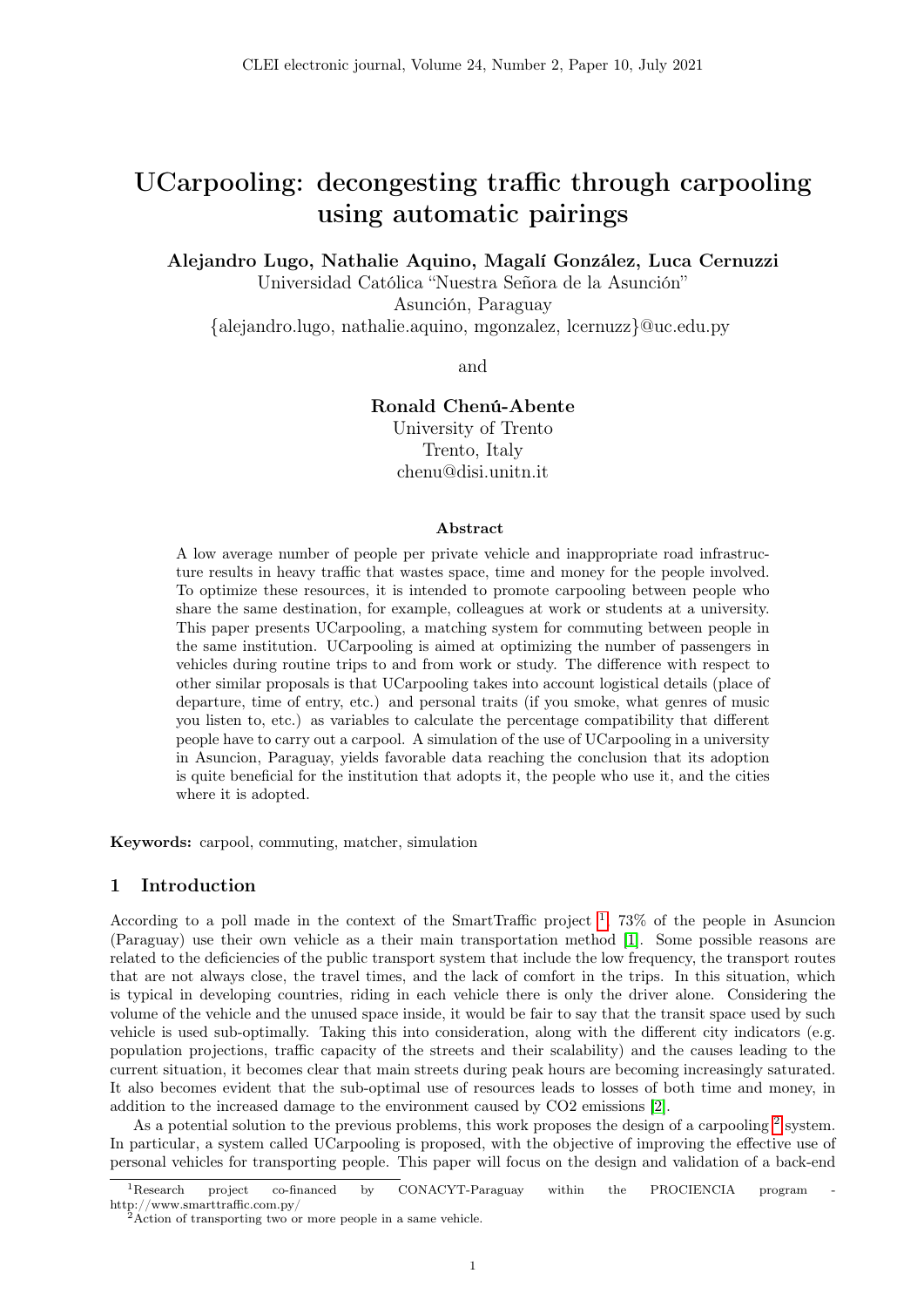that may be used to implement solutions for different types of client application (both in the mobile and web environments). A key socially relevant aspect is that UCarpooling is specifically oriented to closed communities (i.e., persons that frequent the same work or study location). We expect that this contributes to several factors that facilitates finding and carrying out these shared trips; among them the increased familiarity (and thus reliability/security) that users that attend to the same institution have, specially when comparing with two strangers without this link. The main task that UCarpooling aims to solve is the matching of persons that are likely to make a shared trip to a common destination (work or study location), while harmonizing other differing factors like the starting point of the trip the target arrival time and other personal traits of the involved participants. It is worth considering, that the problem of a perfect carpooling match is a challenge that the computer sciences have yet to solve. As such a wide variety of proposals focused in different aspects of the problem are currently under discussion in the literature. Furthermore, the feasibility and potential impact of the application-based solution are analyzed through a simulated use of the system. This simulation is based on the application of the system among the students of the Asuncion's University Campus of the Universidad Católica "Nuestra Señora de la Asunción". It considers the different interactions that happen among potential poolers [3](#page-1-0) once matched and analyzes the system's potential impact when comparing it with the current (system-less) situation to thus arrive to obtain the reduction in vehicles from students that attend to the campus and the saved total distances from saved from these trips.

This work is presented as an extended version of [\[3\]](#page-15-2) and, as such, it contains more details about the implementation, validation, and findings and discussion with respect to its conference version. Specifically, in the proposal section we added two new sub-sections focusing on the functional specifications and technical considerations. Indeed, we included the modular architecture of UCarpooling to better understand not just the overall model of functioning of the system but also the specific constituent dimensions. The analysis and simulation section was also enriched with new sub-sections on the data sources which constitutes one of the important challenges for this type of application. In particular, both the survey data and those obtained by means of an application that automatically captures data from sensors and other devices on the mobile phone, play a fundamental role for the performance of the matching module. Moreover, more details are presented on the simulation process. Accordingly, we enrich the results discussion. Finally, we expanded the threats to validity discussion.

The rest of the paper is organized as follow: section [2](#page-1-1) presents related work; in section [3](#page-3-0) the functionalities and architecture of UCarpooling are presented, with special emphasis on the matching component; in section [4](#page-8-0) the data acquisition, the simulation process and the results analysis are discussed; and finally, section [5](#page-14-0) presents the discussion and future work.

# <span id="page-1-1"></span>2 Related Work

This section will analyze existing solutions found in the literature, proposing carpooling systems. Table [1](#page-2-0) contains a summary of all found works with relevant elements related to the current problematic associated to this work.

From the table it can be noticed that many different approaches to matching people exist and are used for generating carpools. The most currently used are: heuristic formulas, lineal programming, machine learning, pathing similarity. This approaches attempt to provide an answer to the so called car-pooling problem (CPP), which is defined as "find the subset of passengers that with share the vehicle and the routes that the drivers must follow so the sharing is maximized and the total cost of transport is minimized " [\[10\]](#page-16-0). The CPP presents a significant challenge that is currently not considered as completely solved, because it belongs to a family of algorithms with a non-polynomial complexity (NP-hard). To perform their matching, the articles main take into account two groups of variables: carpool logistics (e.g. start/end of the trip, the time), and personal traits (e.g., is the person a smoker, gender); which evidences the importance of personal traits in the success of the carpool. From the selected literature, it is also possible to notice a tendency towards automatic matching. This means that it is the system (as opposed to the users) is tasked with finding the best match. Finally, Table [1](#page-2-0) only contains two articles where security is taken into account, so this aspect was not significantly relevant within the current studies.

Nevertheless, for the correct functioning of a carpooling system, it is essential to have the trust of its users [\[5\]](#page-15-3). Users become much harder to engage they feel that their security is compromised by the use of the carpooling application, even if the use of the application demonstrate significant improvement in transportation costs and environmental impact. If the users do not feel safe they will not use the system and this is particularly troublesome in a carpooling application, where a healthy and active user base is needed to avoid falling into the cold start [\[11\]](#page-16-1) problem.

<span id="page-1-0"></span><sup>3</sup>Members of a given carpool.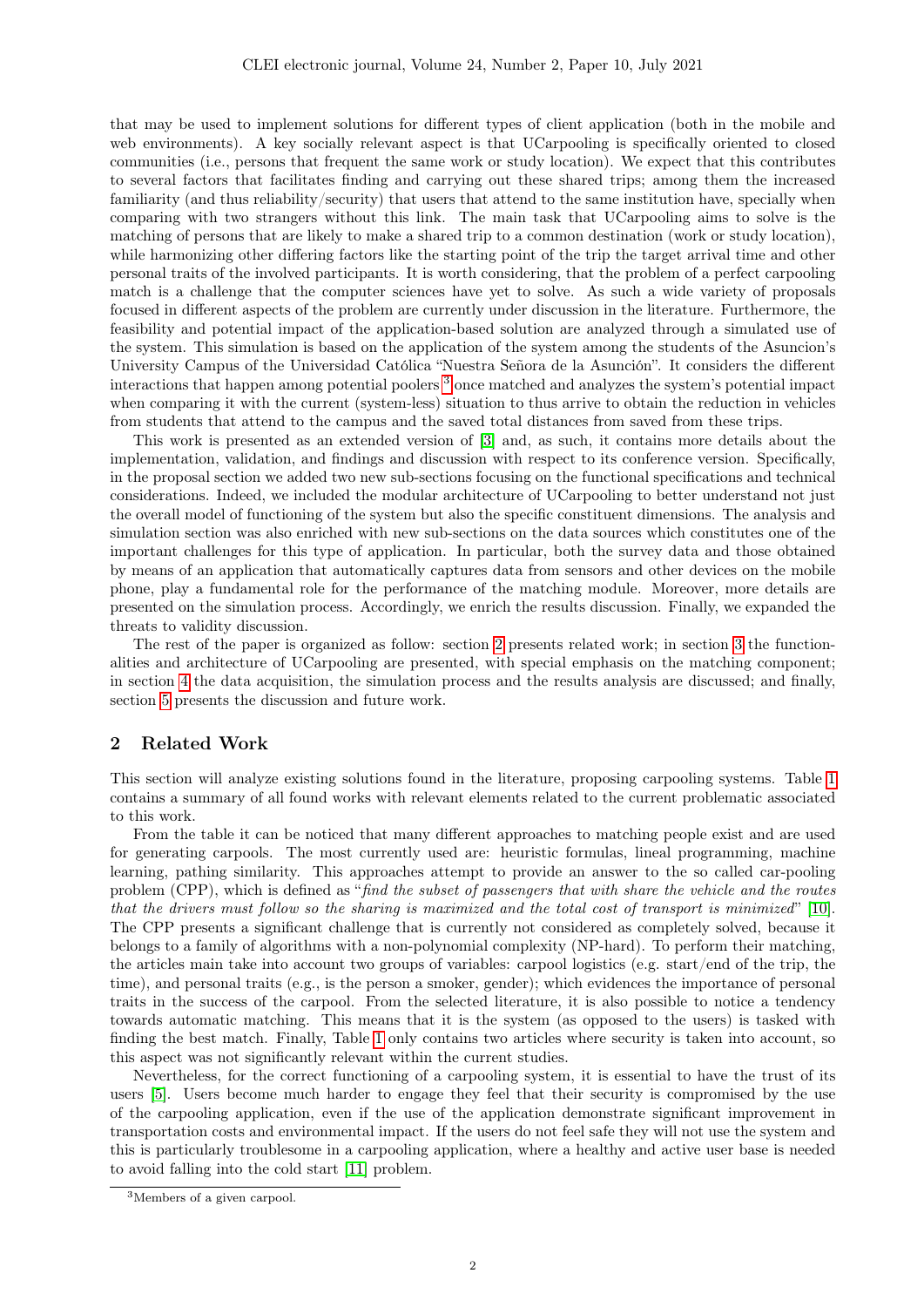<span id="page-2-0"></span>Table 1: Current carpooling comparison

| rable 1. Ourrent carpooning comparison |                    |                       |                |                       |  |  |  |
|----------------------------------------|--------------------|-----------------------|----------------|-----------------------|--|--|--|
| Article                                | Matching<br>algo-  | Accounts for          | Pool selection | Security              |  |  |  |
|                                        | rithm              |                       |                |                       |  |  |  |
| Hsieh $[4]$                            | Heuristic formula  | Pathing similarities  | Automatic      | N/A                   |  |  |  |
|                                        |                    |                       |                |                       |  |  |  |
| Bruck et. al [2]                       | Lineal<br>program- | Origins,<br>destina-  | Automatic      | N/A                   |  |  |  |
|                                        | ming               | tions and transport   |                |                       |  |  |  |
|                                        |                    | method                |                |                       |  |  |  |
| Tsao et. al $[5]$                      | Data mining<br>and | Interests:<br>smoker. | Automatic      | affilia-<br>Common    |  |  |  |
|                                        | recommendation     | politics.<br>music.   |                | tion. Central credit  |  |  |  |
|                                        | algorithms         | Rating similarity     |                | system                |  |  |  |
| Huang et. al $[6]$                     | Lineal<br>program- | Origins,<br>destina-  | N/A            | N/A                   |  |  |  |
|                                        | ming               | tions and transport   |                |                       |  |  |  |
|                                        |                    | method                |                |                       |  |  |  |
| Hong et. al $[7]$                      | mining,<br>Data    | Trip patterns and     | Automatic      | N/A                   |  |  |  |
|                                        | pathing clustering | street preferences    |                |                       |  |  |  |
|                                        |                    |                       |                |                       |  |  |  |
| Li et. al $[8]$                        | Lineal<br>program- | Pathing similarities  | Automatic      | N/A                   |  |  |  |
|                                        | ming               |                       |                |                       |  |  |  |
| Giglio et. al $[9]$                    | Heuristic formula  | smoker,<br>Interests: | Automatic      | Filtering for related |  |  |  |
|                                        |                    | social network, gen-  |                | friends only. Black   |  |  |  |
|                                        |                    | der. Ratings simi-    |                | listing               |  |  |  |
|                                        |                    | larity                |                |                       |  |  |  |
|                                        |                    |                       |                |                       |  |  |  |

Furthermore, the same act of carpooling is intrinsically linked to the social aspect of people (possibly previously strangers) making a pact to share their ride with others for a determined period of time. As such, factors like the personality of the people participating in the pool may be the difference between a pleasant or stressing ride. For example, if the driver is a smoker, it is likely that the inside of their vehicle has (what others non-smoking persons may consider) an intolerable tobacco smell.

The literature also shows as preferable the applications that free the end users of the burden of manually researching and deciding on the different aspects related to their ride. This automatic matching should furthermore be timely, from the point of view of the user, as taking too long to decide on a match will also hurt the desirability of the application.

Another study of carpooling solutions based on commercial applications that do not (necessarily) have publications attached to them was carried out. Taking as the main sample the applications currently available at the Google Play [4](#page-2-1) application distribution platform. Special focus was given to those available and working in Paraguay, the main application context for this study. Many carpooling applications of different levels of complexity were found but most of them do not have a big enough user pool to guarantee a good service (also known as the cold start problem). The applications with a good user base include Uber  $^5$  $^5$  and Muv  $^6$  $^6$ , but these two have a model based around monetarily compensating the driver for the service of transporting the rider; which contrasts with our objective towards finding and arranging semi-regular riding pools of people commuting to the same destinations. Another relevant carpooling solution was the web-based Viadedo<sup>[7](#page-2-4)</sup>, released in 2013 and available until 2017. The platform provided tools for users to post their periodic and casual routes, allowing other users to declare interest in joining them. Nevertheless, aspects related to matching and paying were not addressed and only a service to connect to Facebook to be able to filter among known users was provided to users to help them organize their trips.

Based on the previous study of articles and apps, we define the following as the desirable features for our carpooling system:

- The users must feel secure when using the system.
- The effort required from the user to make/find carpools will be minimized.
- A motivation or incentive for users to actually use the system must be present. This requirement is essential to guarantee an active self-sustaining user base for the system.

<span id="page-2-1"></span><sup>4</sup><https://play.google.com/>

<span id="page-2-2"></span><sup>5</sup><https://www.uber.com/py/es/>

<span id="page-2-3"></span> $6$ <https://muv-app.co>

<span id="page-2-4"></span><sup>7</sup><https://www.viadedo.com/>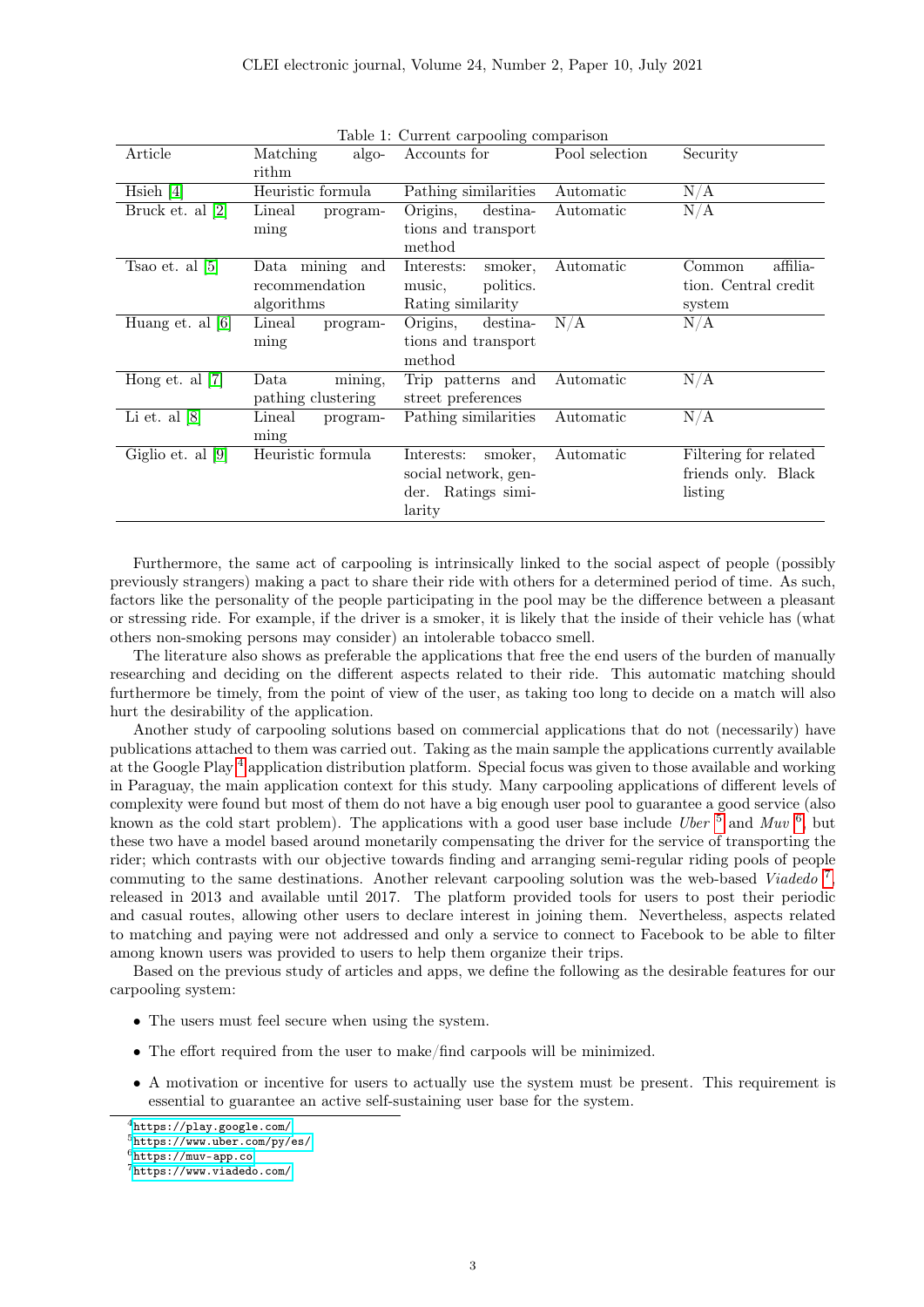# <span id="page-3-0"></span>3 UCarpooling

This work's main objective is to facilitate the carpooling between colleagues/coworkers or persons that frequent the same institution. This focus on closed community was chosen to improve the perception of security and trust between users as, depending on the shared institution that they frequent, there is an increased likely-hood that the affinity between these people would be higher (at least with respect to making the participants strangers). This becomes a guiding principle for our design of system implementing person matching for carpooling. The design and modeling of such system includes back-end and front-end but, in this work, we are mainly focusing on the back-end component while leaving the front-end component for future work.

#### 3.1 Solution description

Taking into account the requirements that we reach in the section [2,](#page-1-1) the back-end server of such carpooling system is designed to comprise of a single server that will provide RESTful web services for any client (be it mobile or web).

The system named UCarpooling, with the objective of reducing the amount of cars and traffic in the streets, allows to the members of a given institution to look for carpooling groups for the pendular migration towards or returning from the institution. Restricting the use of the platform between people of a closed community like this is aimed to boost the security of the carpool itself and also to facilitate the matching since either the origin or the destination for the trips (as well as the times) are assumed to be the same in this particular situation.

UCarpooling is in charge of recommending potential carpooling partners for their pendular migration related to the institution. As such, it will look of a driver for the users that do not have access to (or want to use less) a vehicle and riders (or other drivers) for users in possession of a vehicle. The matching offered by the system aims to reduce the friction related to interacting with and finding people that have compatible schedules and origin/destinations.

With the objective of matching the most compatible persons in a carpooling, after analyzing the strategies and methods used in related works, we determined that the key variables that we would consider when a person A is interested of generating carpool with person B are:

- 1. If B is the driver, the distance to the point where A needs to be picked up from the normal trajectory B would take.
- 2. The distance that both A and B will share until the destination.
- 3. If B smokes or not.
- 4. The extroversion level of B.
- 5. Musical preferences (alternatively, whether the radio will be off).
- 6. The gender of B.

Out of these variables we are able to identify two main groups: the carpool logistics, points 1 and 2; and the personal traits, points 3 to 6. It is worth mentioning that other personal traits (e.g., political ideology, sport club or religion) could also be considered but they were deemed less relevant to the act of sharing a ride and were as such excluded to avoid an overly complex profiling and matching of users.

From the point of view of this work we leave open the key motivation/incentives that a person may have for participating in a carpooling (e.g., cost saving, environmental worries, altruism, participation/collaboration in institution-led programs) [\[12\]](#page-16-2). As such the negotiation and details on how a carpool is remunerated are left to the users or alternatively to the common institution that they both belong to.

### 3.1.1 Interactions flow

To better understand how the different persons involved in UCarpooling interact, this section will detail the flow of involved interactions between them. This interactions flow specifies the sequence of actions that the UCarpooling users must follow, from the registration to the system to the successful execution of a carpool.

To register, the persons first need to specify to which institution they belong to. Next they must fill up a profile with some personal information (photograph, name, gender, musical preferences, extroversion level and whether the person is a smoker or not).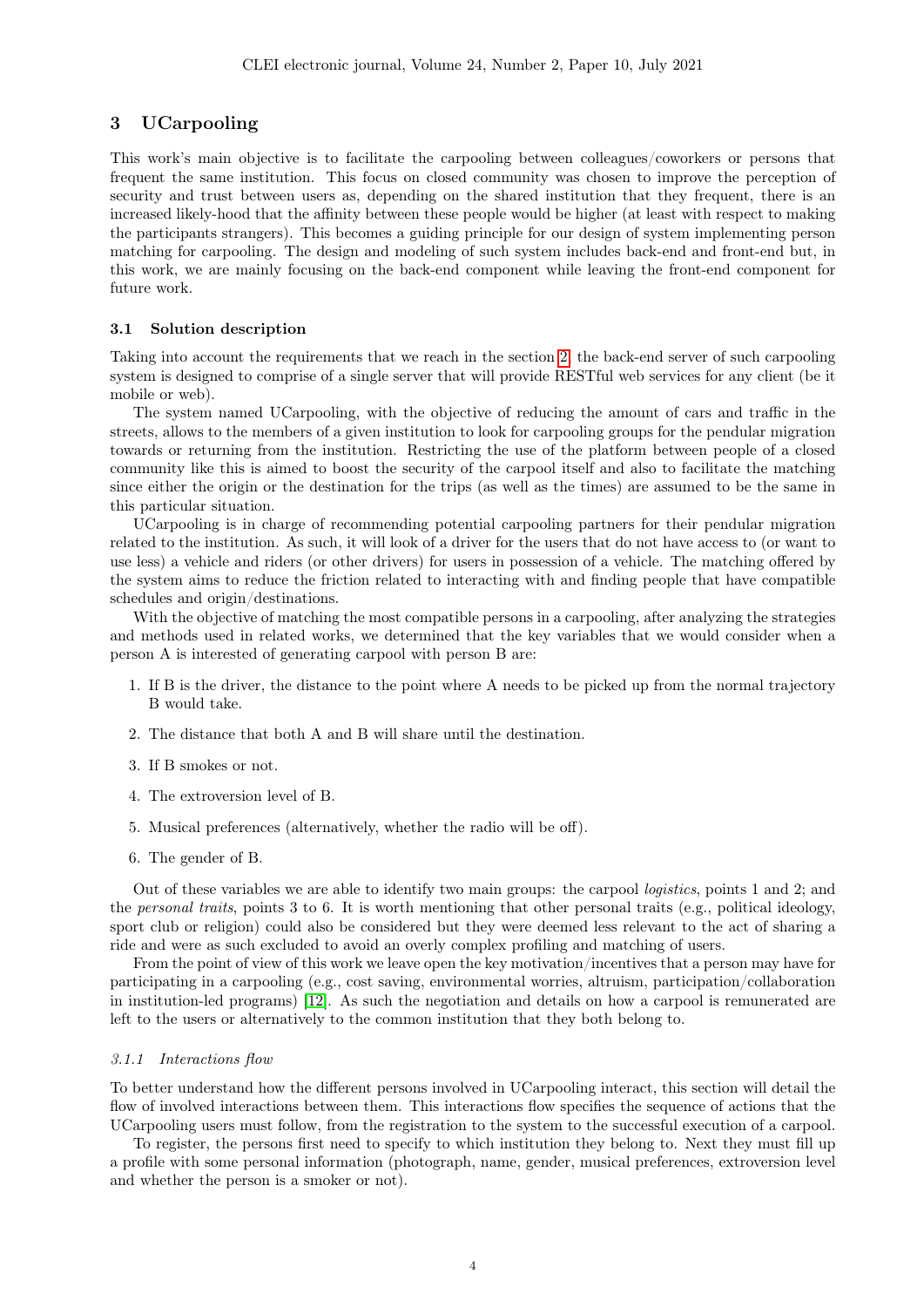

<span id="page-4-0"></span>Figure 1: UCarpooling architecture

Once this data is provided, the UCarpooling system checks that the registering user in fact belongs to an institution using UCarpooling and may integrate the registration with information provided by the institution to facilitate the generation of carpools.

Registered users may use the system in two modalities: as a driver, specifying time and place for departure/arrival and the available spots in their vehicle; or alternatively as a rider, specifying only the time and place for departure/arrival.

The persons in rider modality may only be matched with persons that have vehicles. Nevertheless, the persons in driver modality may be matched with both persons with or without vehicles (thus allowing for the possibility that a driver may no use their vehicle, choosing instead to ride as a passenger).

The matching between users for carpooling are guided by the objective of matching the most compatible institution members; while taking into consideration the details of their trips, along with their personal traits. Users will be notified about the current state of their matching through the use of push notifications.

Once a match is suggested by the system, users are tasked of contacting the other users through the system to arrange the carpool; and likewise, contacted users are free to accept/confirm those invitations. This means that for the system to consider that a carpool has been created, all involved users need to confirm and accept it.

The UCarpooling system also provides ratings and reviews features for the users in both the driver and rider modalities. This way, the reputation of a user is part of the information in the system that may be consulted by other users in future interactions.

It is important to note that utmost care is given to protecting the user's personal data at all times. With a reduced level of information being released initially (username, rating/reviews and meeting place) and the rest of the relevant information being revealed only if both sides have consented to the carpool.

## 3.2 Architecture

UCarpooling's architecture, presented in Figure [1,](#page-4-0) is proposed following a classic client/server organization and it aims to support any client platform (be it mobile or web). Going back to Figure [1,](#page-4-0) the first step forward (which is covered in this work) is shown surrounded with a solid line; while future work is surrounded by a dotted line.

As the architecture figure shows, the UCapooling server connects to both the *Institutional account* database and the *client devices*. This connection to the institutional data-source is important for UCarpooling because this verifies the participants identity and that they actually belong to the target institution. On the other hand, the client devices will be the ones that will interact directly with the final user. Communications between client and server are done through conventional REST APIs that use the JSON format.

The carpooling server stores the system's global vision in which regards the pool of users that have access to the services offered by the platform, along with the group conformation of the different travel groups. Furthermore, the server is in charge of the calculations needed to match users and communicates these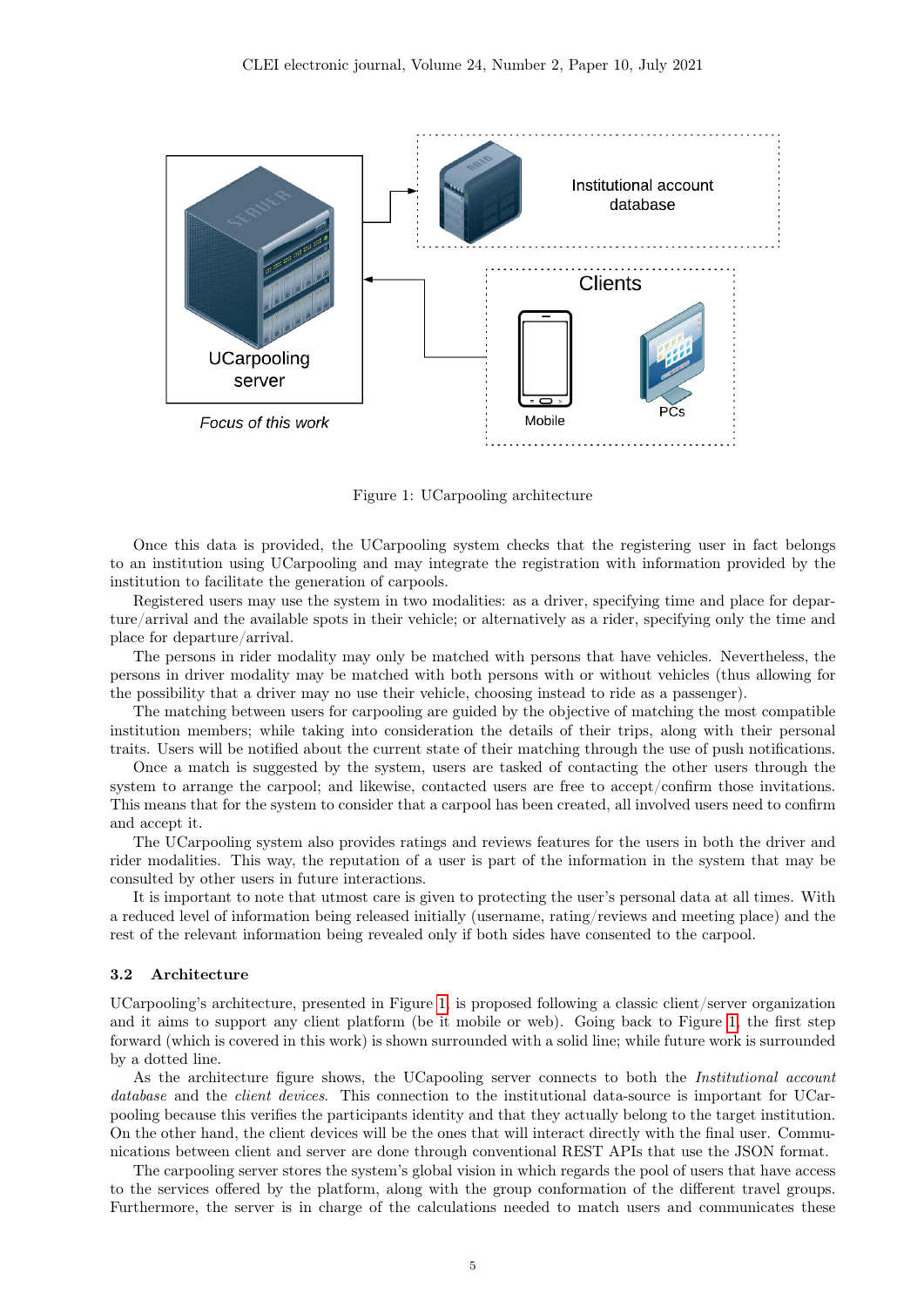

<span id="page-5-0"></span>Figure 2: Ucarpooling modules diagram

matching to the end users through the client devices.

#### 3.3 Functional Specifications

This section describes the different functionalities covered by the UCarpooling design, grouped in modules as shown in Figure [2.](#page-5-0) The matcher module is explained in section [3.4](#page-6-0) due to its paramount role in this study. The other modules are detailed next.

The user account module keeps track of users and personal data required by the system. This module allows users to register, identify themselves and obtain the necessary authorizations to use the applications implemented in the platform. With the exception of sign up and log in, which are started in anonymous mode, all other requests require users to be properly authenticated. It is compose of the login, personal data and itinerary sub-modules.

The *login* sub-module is in charge of verifying the credentials of users each time they enter their username and password. This module is also in charge of keeping the session open once the user is logged in. When creating an account, the user must provide his/her e-mail and password to verify that he/she belongs to the institution. The option of using mail as a credential is configurable since it is available to the institution's account storage.

The personal data sub-module is in charge of handling the data and personal features in order to model the users' profile. The personal data that helps to identify people are: institution, name, last name, e-mail, profile photo. Since the matcher (section [3.4\)](#page-6-0) uses personal features as variables, UCarpooling handles the following for each user: type of cigarette (regular or electronic) the person smokes, eloquence level (shy, outgoing or in the middle of the two), musical preferences, and gender. In case they are willing to be drivers, the user must complete with data that identifies their vehicle such as license plate number, vehicle model, color and number of seats available. This module is also in charge of handling the ratings and reviews that users perform on each other.

The itinerary sub-module records logistical data related to pendular migrations such as the time of entry or departure, where you are leaving from, and whether you will be driving in the case of a driver. Additionally, in the case of people who have a vehicle for that itinerary, the route is obtained using the routing module.

The geographical services are composed of the database, routing and geospatial operations.

The database contains geographical entities that represent the network of streets around the institution. Specifically, it contains the network of streets in the form of a graph, where the streets are the edges and the nodes are the intersections of the streets. Additionally, it contains some cost variable to be used when calculating the routing. In our case we use the street distances.

The *routing* has the function of finding the sequence of geopoints (latitude and longitude) given an origin and a destination using Dijkstra's shortest route first algorithm [\[13\]](#page-16-3).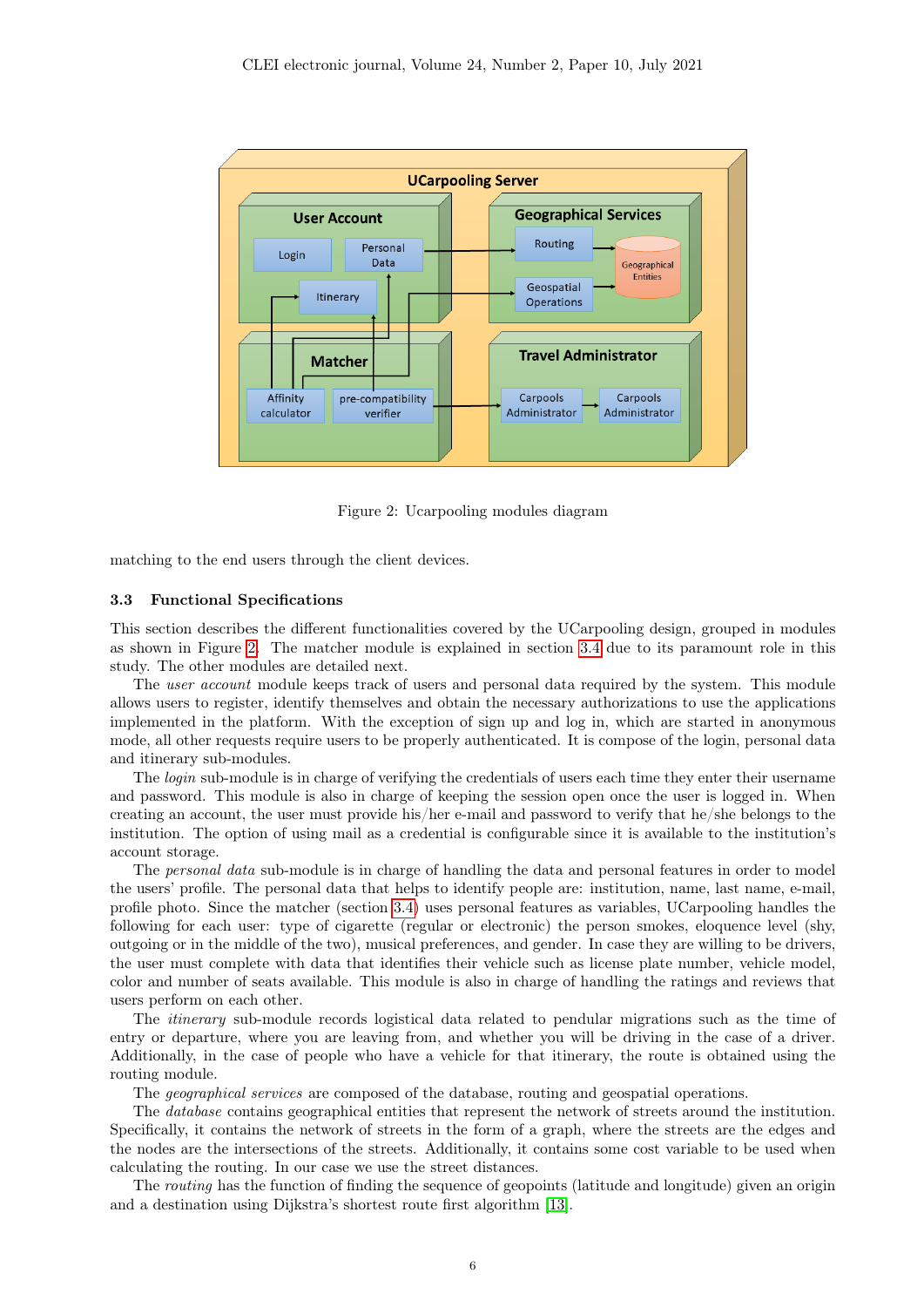|          |                                     | of <i>residence</i> in the chine, correction<br>Reason                                    |  |
|----------|-------------------------------------|-------------------------------------------------------------------------------------------|--|
|          | Distance from the passenger's       | From the point of view of the passenger, the closer                                       |  |
|          | origin to the driver's path         | the meeting point to their origin the better [12]                                         |  |
|          |                                     | A carpool is considered to save more resources the                                        |  |
|          |                                     | longer the shared trip is $[12]$                                                          |  |
| Personal |                                     | The smell of tobacco during the trip may be                                               |  |
|          |                                     | unpleasant for non-smokers [9]                                                            |  |
|          | Levels of extroversion              | The trip is more enjoyable to all parties when the                                        |  |
|          | difference                          | involved persons have compatible extroversion levels                                      |  |
|          |                                     | The trip is more enjoyable to all parties when                                            |  |
|          |                                     | the involved persons have compatible musical tastes [9]                                   |  |
| 6        | Gender differences                  | Personal preferences, security perception [12]                                            |  |
|          | Id<br>$\overline{2}$<br>3<br>4<br>5 | Variable<br>Shared trip distance<br>Smoking taste difference<br>Musical taste differences |  |

<span id="page-6-1"></span>Table 2: Summary of variables in the affinity calculator

The geospatial operations module implements spatial operations on geometric entities. The operations that this module implements are: distance between geopoints and finding the minimum distance between a point and a trajectory.

The *travel administrator* module is in charge of handling everything related to the carpools group. It includes CRUD operations of carpools and the handling of requests between users. This module is composed of the request and carpool administrators.

The request administrator manages the requests that are made. For example, when a user A wants to make a carpool with another B, A makes a formal request through the system. The system notifies B of A's intention and awaits a positive or negative response. If B's response is positive, A is notified about his new carpool partner.

The carpools administrator keeps all instances of travel groups updated, adding members as both parties accept requests from other users.

The following section will explain in more detail the matcher module.

#### <span id="page-6-0"></span>3.4 Matcher

The matching module is the one in charge of obtaining the recommendation list of possible carpool partners for each user. The matching is done according to each user's itinerary, allowing each user to have different recommendation lists depending on the day and time for its regular trips. In order for a user to obtain a list of pairings for any trip, an itinerary must first be created on the server specifying their destination, origin, what time he/she is to arrive, and whether he/she has a vehicle for such a trip.

To obtain the affinity percent between two potential carpooling partners, the matcher uses an heuristic formula that takes into account the most predominant variables that persons use when deciding to accept or reject a carpool. A heuristic formula was chosen because (often) they are conceptually simpler and (almost always) computationally cheaper than optimal algorithms [\[9\]](#page-15-8). Table [2](#page-6-1) summarizes the variable list that the matcher takes into consideration, along with the justification of the choice of each of those variables. Additionally, the variables are assigned a numeric id that will be used to reference them for the rest of this work. The variables from Table [2](#page-6-1) are categorized in two main groups: logistics for the carpool (id 1-2) and personal traits of the persons participating in it (id 3-6).

The heuristic formula takes two compatible itineraries as input and returns the compatibility percentage that exists between the two itineraries. The compatibility calculation between an itinerary  $I_X$  and another itinerary  $I_Y$  that belong to the persons X and Y respectively is obtained by using Formula [1,](#page-6-2) where i represents the variable's identifier from Table [2,](#page-6-1)  $w_i$  represent how important is the factor i when deciding to accept or reject a carpool, and  $f_i(m_{iX}, m_{iY})$  is the calculating function from the variable i regarding the aspects to consider from  $X$  and  $Y$ . It is worth mentioning that the relation of the matching formula is symmetric, that is the level of affinity between  $I_X$  and  $I_Y$  is the same as the one from  $I_Y$  with  $I_X$ . The value range from Formula [1](#page-6-2) is the set of real numbers IR from 0 to 1.

<span id="page-6-2"></span>
$$
AffinityPercentage(I_X, I_Y) = \sum_{i=1}^{6} w_i * f_i(m_{iX}, m_{iY})
$$
\n(1)

To obtain each  $w_i$  averaged answers from an online survey from the institution's members (in this case the students from the campus Santa Librada of the Universidad Católica "Nuestra Señora de la Asunción" or UC for short), data presented in [4.1,](#page-9-0) were used. This online survey asked its participants to categorize how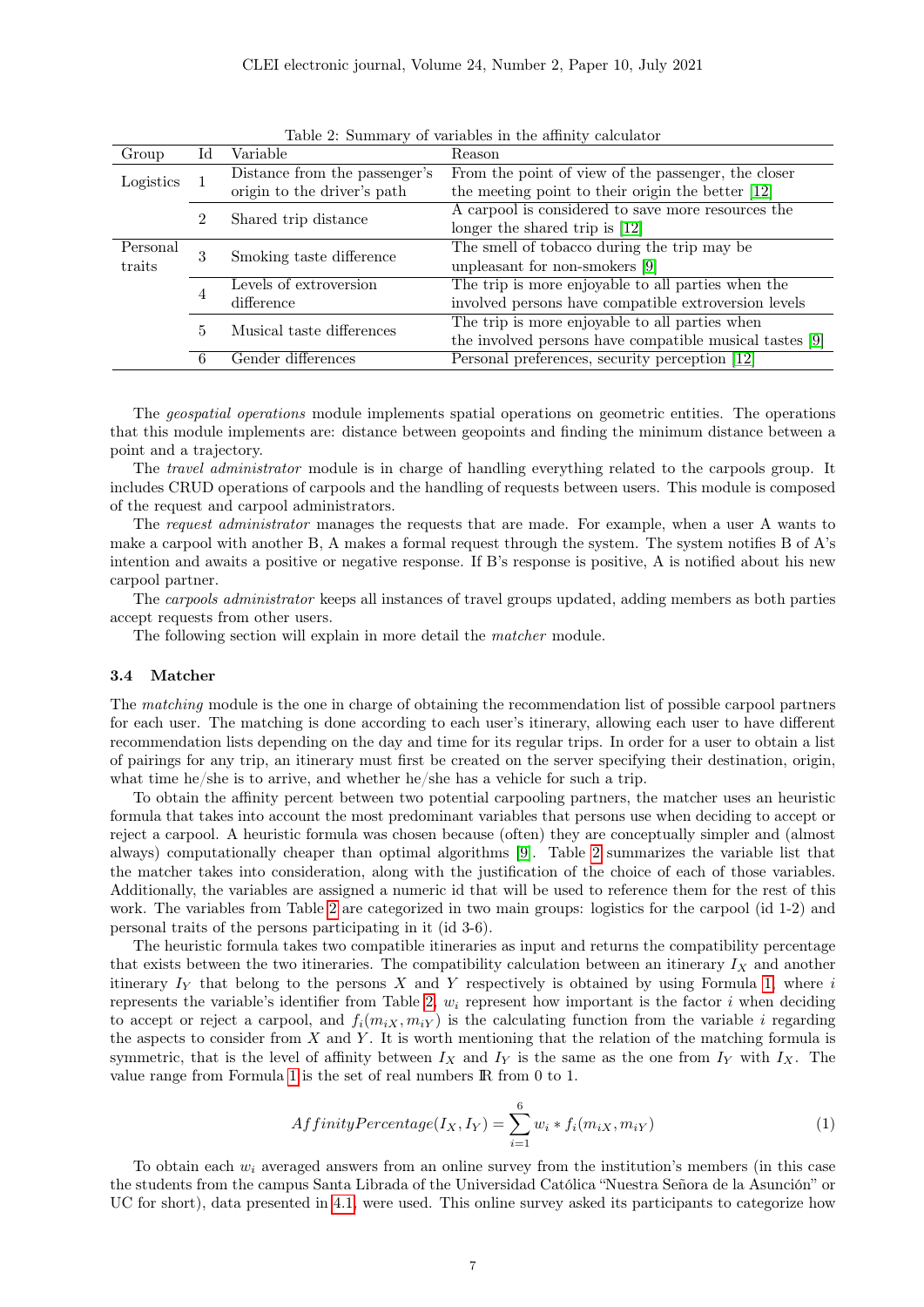

<span id="page-7-0"></span>Table 3: Weight for the variables considered in Table [2](#page-6-1)

<span id="page-7-1"></span>Figure 3: Activity diagram for the UCarpooling matcher

important each of the variables in Table [2](#page-6-1) would be for them during carpooling by using a 1 to 10 rating (with 1 being "I don't care" and 10 being "It is very important to me"). Table [3](#page-7-0) shows the result of the application of this procedure with the students from the UC. For each variable  $i$  it shows the percentage that measures how important is this affinity-related aspect between two persons that want to make a carpool together. It is worth noting that each person may have different motives and priorities when choosing to participate in carpooling, and thus the variables  $w_i$  are configurable in the matcher. This leaves the possibility open in future works of using more accurate variables and personalized values for each of the users as opposed to averaged values as we present here. Furthermore it is thinkable to include this preference measuring survey into the clients for UCarpooling through the use of client delivered questions that feed a personal profile encoding this information.

### 3.4.1 Process for obtaining the matching list

Figure [3](#page-7-1) presents an activity diagram summarizing the process used for obtaining the matching list and enumerating the different steps that the matcher follows.

The diagram assumes that a user  $Z$  with a  $I<sub>Z</sub>$  itinerary wants to obtain their matching list for the pendular migration represented by  $I_Z$ . The matcher obtains this matching lists by going through the following steps:

- 1. Filtering of the itineraries that are compatible with the time restrictions from itinerary  $I_Z$ . A configurable tolerance interval is set at 10 minutes (assuming this is a time that most people is able wait for), so this filtering will still keep in itineraries that share the same time considering this tolerance interval.
- 2. Calculation of the compatibility percent for each itinerary that could effectively become a carpooling.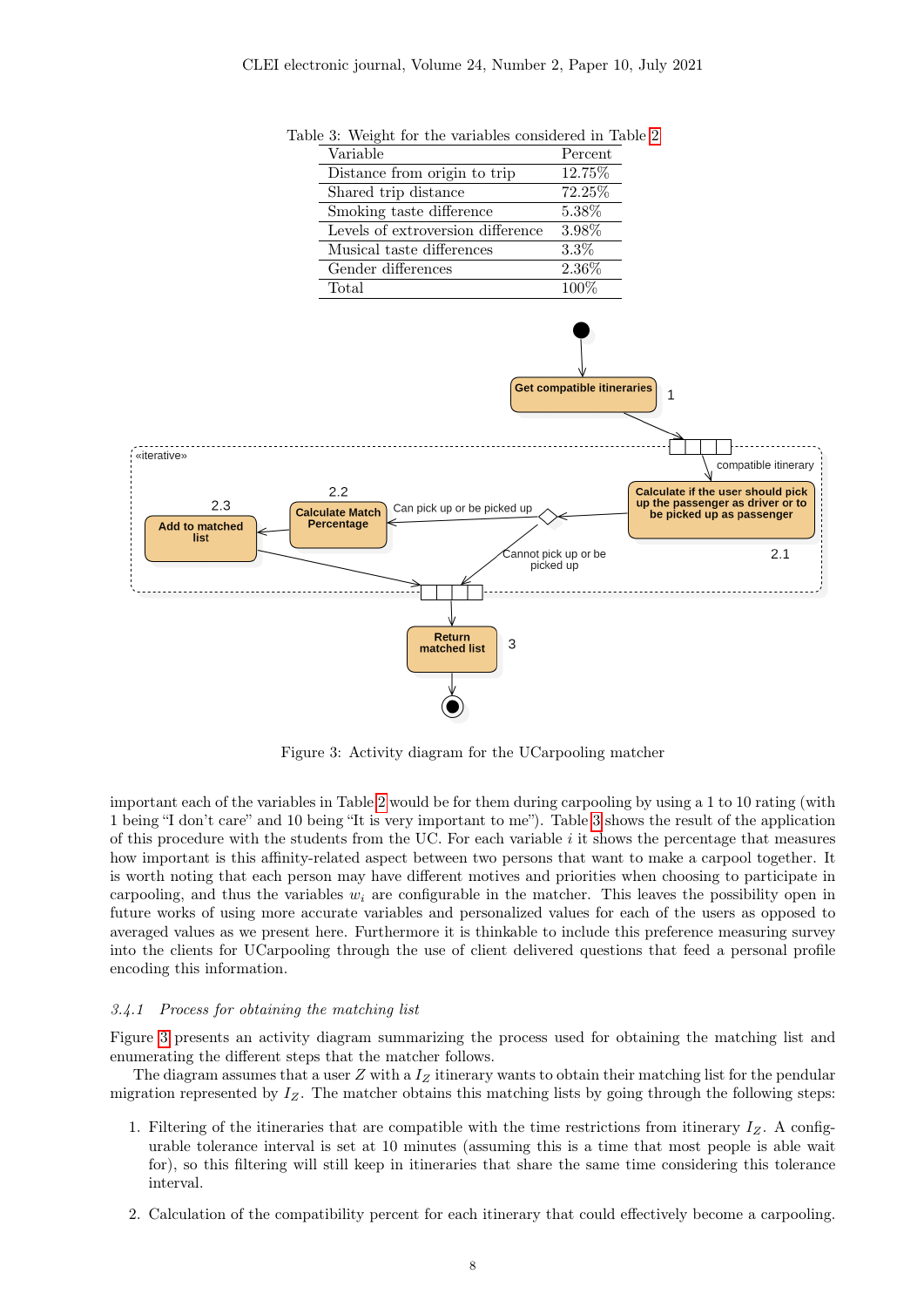This is done with all the compatible itineraries up to this point in the following way:

- (a) Check first if Z can be picked up by any drivers and, in the case Z also has a vehicle, it is also checked whether they can pick up other riders. In any of the two previous cases, the algorithm computes the minimal distance from the passenger's origin to the driver's path with a tolerance of 400 meters. Similar to the previously explained time tolerance, this 400 meters tolerance is a configurable parameter aimed to represent how much people are willing to go out their way in order to form the carpool. If  $Z$  cannot be picked up and cannot pick up, then this potentially compatible itinerary is discarded and the next one is considered.
- (b) If  $Z$  can be picked up and/or can pick up, then the algorithm calculates the compatibility percentage with respect to the variables we previously categorized as personal traits or logistics in Table [2](#page-6-1) by using Formula [1.](#page-6-2)
- (c) Finally the compatible itinerary, along with its compatibility percentage and Z's role in the carpool (passenger or driver), is put in a list.
- 3. When all potentially compatible itineraries are iterated, Z is informed about their matching list for the given trip  $I_Z$ .

#### 3.5 Technical Considerations

The client-server communication is done through secure channels provided by the HTTPS protocol. With the exception of new user registration requests and login, which by their nature are initiated in anonymous mode, all other requests require users to be properly authenticated.

The server implements the application programming interface (API) using Python 3 and the Django <sup>[8](#page-8-1)</sup> framework (2.2) for requests and responses. Django is chosen as the back-end framework because it offers web-based module management interfaces. The modules that implement web interfaces are the following:

- 1. User and profile administration. This interface allows the administrator to invite or block users and start password reset processes.
- 2. Events and indicators management. This interface allows the administrator to define different types of events that will be sent by the different applications and the indicators with which the analysis of these events is made.
- 3. Report management. Provides functions for creating, updating and viewing metrics and reports. The report visualization uses Grafana<sup>[9](#page-8-2)</sup>.

The database of geographic entities uses sources provided by OpenStreetMap <sup>[10](#page-8-3)</sup> because it is a free and complete database for Ucarpooling requirements. The database engine will be PostgreSQL  $10^{-11}$  $10^{-11}$  $10^{-11}$  with PostGIS extensions [12](#page-8-5) to implement routing and geospatial operations. Postgres 10 is chosen for its ability to integrate extensions and PostGIS is the necessary for UCarpooling. There are other routing engines such as the API Directions of Google Maps <sup>[13](#page-8-6)</sup> but it has a disadvantage to PostGis since the Google API is paid. Since only the UCarpooling back-end is implemented, it was implemented in such a way that it can later be extended as future work, either by adding new features to the system or by implementing the text front-end. The source code for the UCarpooling system is available in GitHub  $^{14}$  $^{14}$  $^{14}$ . The repository has an installation guide and documented code. The access link is public and can be found at [https:](https://github.com/SmartTrafficPY/smartcity-asuncion) [//github.com/SmartTrafficPY/smartcity-asuncion](https://github.com/SmartTrafficPY/smartcity-asuncion).

# <span id="page-8-0"></span>4 Analysis and simulation

In this section we give the details about a feasibility study carried out to test the impact that UCarpooling would have if deployed in a given institution. To do so the impact of implementing this solution in the institution will be analyzed by comparing different indicators when using or not using the proposed system. Special attention is given to quantifying the reduction in quantity of vehicles used and the reduction of total traveled distance thanks to the potential carpools that would be formed by using UCarpooling.

<span id="page-8-1"></span><sup>8</sup><https://www.djangoproject.com/>

<span id="page-8-2"></span> $9$ <https://grafana.com/>

<span id="page-8-3"></span><sup>10</sup><https://www.openstreetmap.org/about>

<span id="page-8-4"></span><sup>11</sup><https://www.postgresql.org/>

<span id="page-8-5"></span><sup>12</sup><https://postgis.net/>

<span id="page-8-6"></span> $13$ <https://developers.google.com/maps/documentation/directions>

<span id="page-8-7"></span> $14$ <https://github.com/>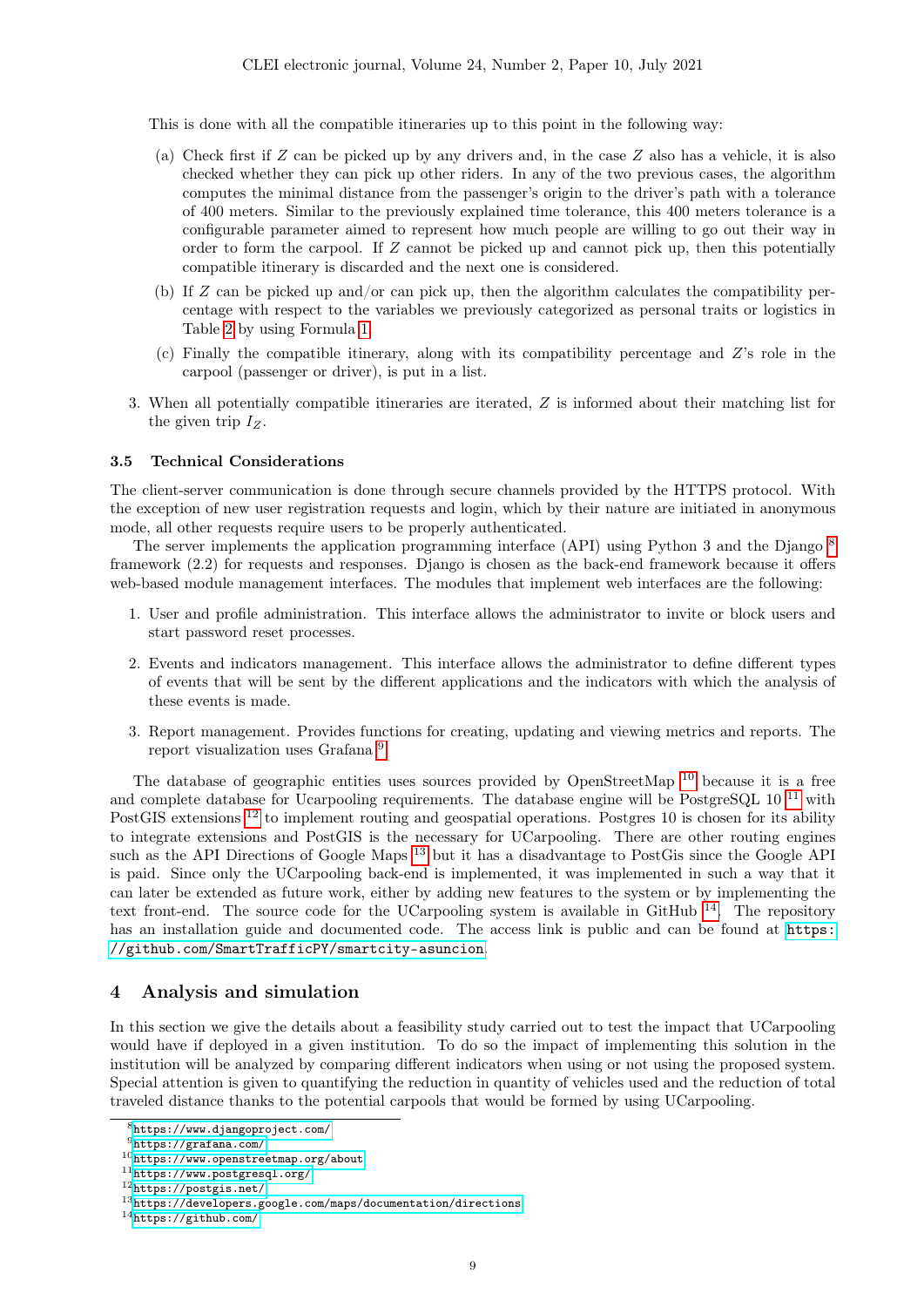This information will be obtained by performing a simulation of the use of the UCarpooling after being successfully adopted within an institution and thus it already has an established user base. In this work the UC (Universidad Católica "Nuestra Señora de la Asunción" - campus Santa Librada) is chosen because of the ease of access to institutional data and further availability of its members for participating in data collection activities that will help make this simulation much more accurate.

To obtain all the data required to run the UCarpooling matcher (logistic details about the pendular migration to and from the institution, personal traits of the participants, etc.) we have considered two main data sources: the institutional data sources, and data directly collected from the potential users through activities with voluntary participants.

## <span id="page-9-0"></span>4.1 Data

The generation and preparation of a significant dataset is essential in order to conduct a simulation that actually informs of the key aspects and potential results related to carpooling. More specifically according to the objectives of this work, the focus is in regular pendular migration of a population of commuters that belong to the same institution. Furthermore, modeling aspects related to personality of the riders/drivers will also be important for matching.

To comply with these requirements (and obtain the variables we need based on Table [2\)](#page-6-1) three source datasets were obtained and prepared, as elaborated in the following subsections.

## 4.1.1 Institutional account database

For the UC the authority that guards the data of all students from the institution is the DGI (Dirección General de Informática). The DGI provided the authors of this study with anonymous data from all 6.146 students registered at the UC and that attend classes at the target campus (Santa Librada). From this dataset we were able to obtain (all other information was discarded for privacy related reasons):

- 1. Gender: M or F
- 2. Career: name of the career the student (useful for knowing the times in which the student needs to go to the university)
- 3. Home address: a string containing the home address (useful for knowing the origin of potential trips to the university)

#### 4.1.2 Online Survey

To complement the information provided by the DGI, willing students participated in an online survey where information about sharing trips was asked. The survey was distributed through institutional social networks and lists, including a virtual classroom application  $^{15}$  $^{15}$  $^{15}$ . The survey included the following questions:

- 1. What university campus do you attend to?
- 2. What is your current university career?
- 3. On average, at what time do you need to be at the campus?
- 4. What transportation method do you use for arriving to the UC?
- 5. Do you smoke?
- 6. How extroverted do you consider yourself? (Introverted, Extroverted or neutral)
- 7. What music genres do you listen to on your trip to the UC?

The survey was answered by 648 students belonging to our target campus, which represents about the 10.54% of the 6, 146 registered students. Questions 2 to 4 from the survey are used to complement the missing information from the logistics related needed data, and questions 5 to 7 are used for the personal trait related data. Finally, the trust values the answers was deemed acceptable with a 95% trust level and a confidence interval of 3.64.

<span id="page-9-1"></span><sup>15</sup><https://aulavirtual.uc.edu.py/>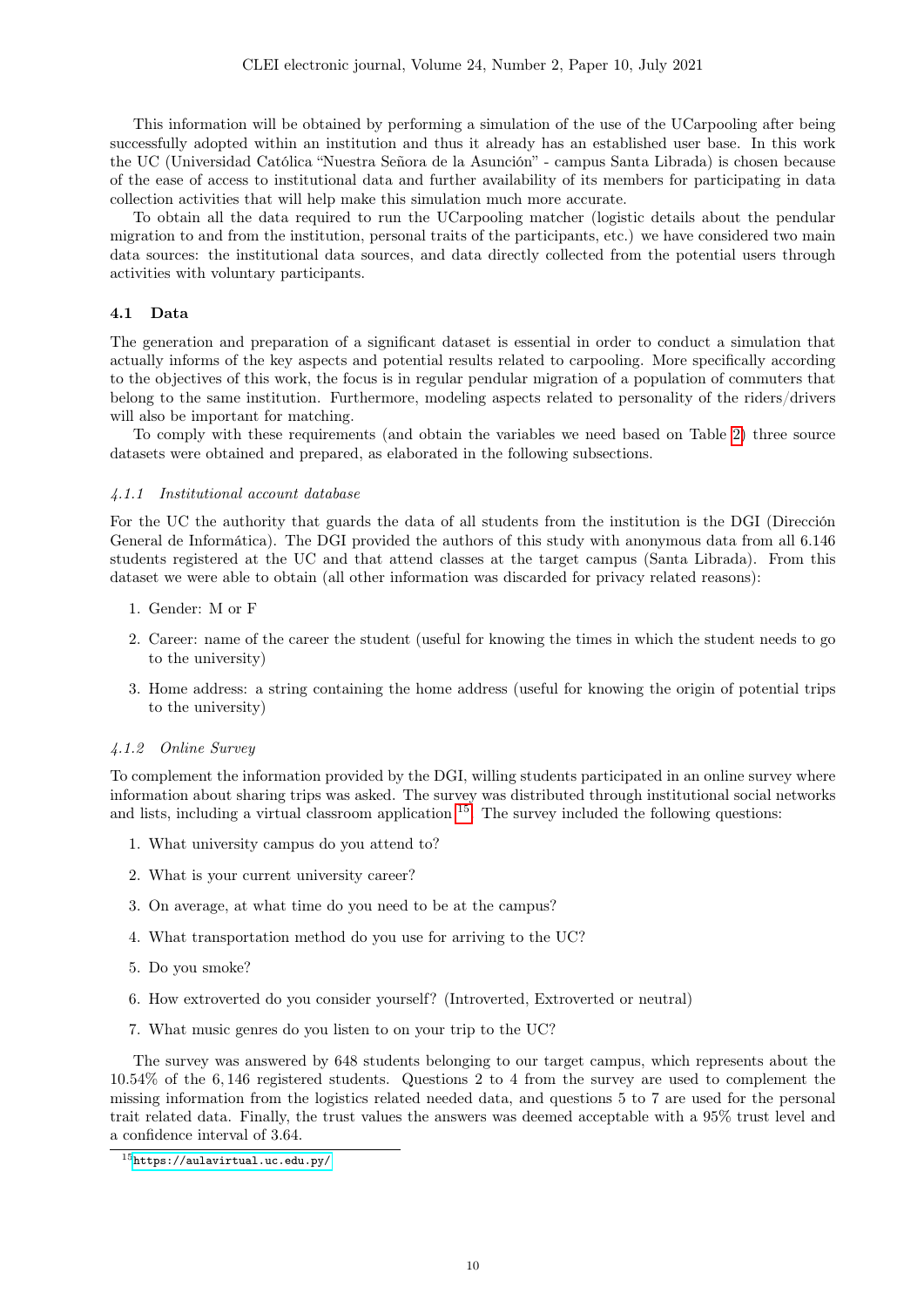## 4.1.3 App-based data collection

A third data collection activity was also performed for complementing the previous two data sources. The focus here was obtaining detailed and real information from people and their periodic trips to the UC. This data collection was based around a tool named i-Log [\[14\]](#page-16-4) that is used to collect GPS, other sensors and ask questions through the user's mobile phones. More specifically the i-Log app offers the following functionalities:

- Automatic data collection: i-Log is designed to collect data from multiple mobile phone sensors simultaneously. This includes both hardware (e.g., GPS, accelerometer, giroscope) and software (e.g., applications running, wifi networks). i-Log also offers a back-end infrastructure that manages the tasks of sincronization and storage of the data streams generated in each of the user's mobile devices.
- User questions: i-Log is also able to send direct questions to the user's mobile devices. Time-based questions that are periodically sent to the users are called timediaries and these can be used to ask about what the users are currently doing at that moment.
- Registration Survey: a short set of information collection questions that are asked to the user only once when registering to a new data collection campaign.

The three main features of the i-Log app were configured towards capturing data and, eventually, generating useful datasets for the simulation of UCarpooling. The data collection activity using i-Log had a duration of three weeks over which 54 students that do regular trips to and from the UC downloaded the app and actively participated. Upon downloading the app, the users first filled the registration survey, which was configured to ask for the following information:

- 1. Extroverted
- 2. Musical tastes
- 3. Smoking preferences

After registration, users were asked to have the app open in the background of their phones while traveling to and from the UC. The automatic data collection from the app was configured to capture the GPS information of the participants in this situation with a frequency of 3 times per minute. This allowed not only to capture the concrete trajectory that each participant took from origin to destination but also the relative speed and fast/slow parts of the journey. Finally the user questions where configured to send questions at the start and end of the trip asking users questions about their trips (time of departure, time of arrival, means of transportation, people in vehicle, etc).

## 4.1.4 Data integration and preparation

After all the three mentioned data collection activities concluded, this generated in turn 3 datasets with different granularities and a variety of (sometimes overlapping) pieces of information. To obtain all the target information necessary for the simulation (as shown in Table [2\)](#page-6-1), different data preparation and integration operations were performed.

As the starting point, the data source with the most users (i.e., the institutional account database), was taken as base and the following operations were performed:

- Each of the 6,146 users was assigned distinct ID that would be used (instead of their name) for the rest of the simulation.
- Registers that had information that was incomplete or with errors were cleaned from the dataset.
- The home addresses for each user were converted into geolocated latitude and longitude corresponding to that address by using the Geocoding API from Google  $^{16}$  $^{16}$  $^{16}$ ; the registers that produced inconsistent results were cleaned from the database.
- The departure trip for each user was filled based on the career they were registered to and a schedule with all the classes (provided by the UC). As such, we assumed that students in the same career would have similar departure times.

<span id="page-10-0"></span> $^{16}$ <https://developers.google.com/maps/documentation/geocoding/intro>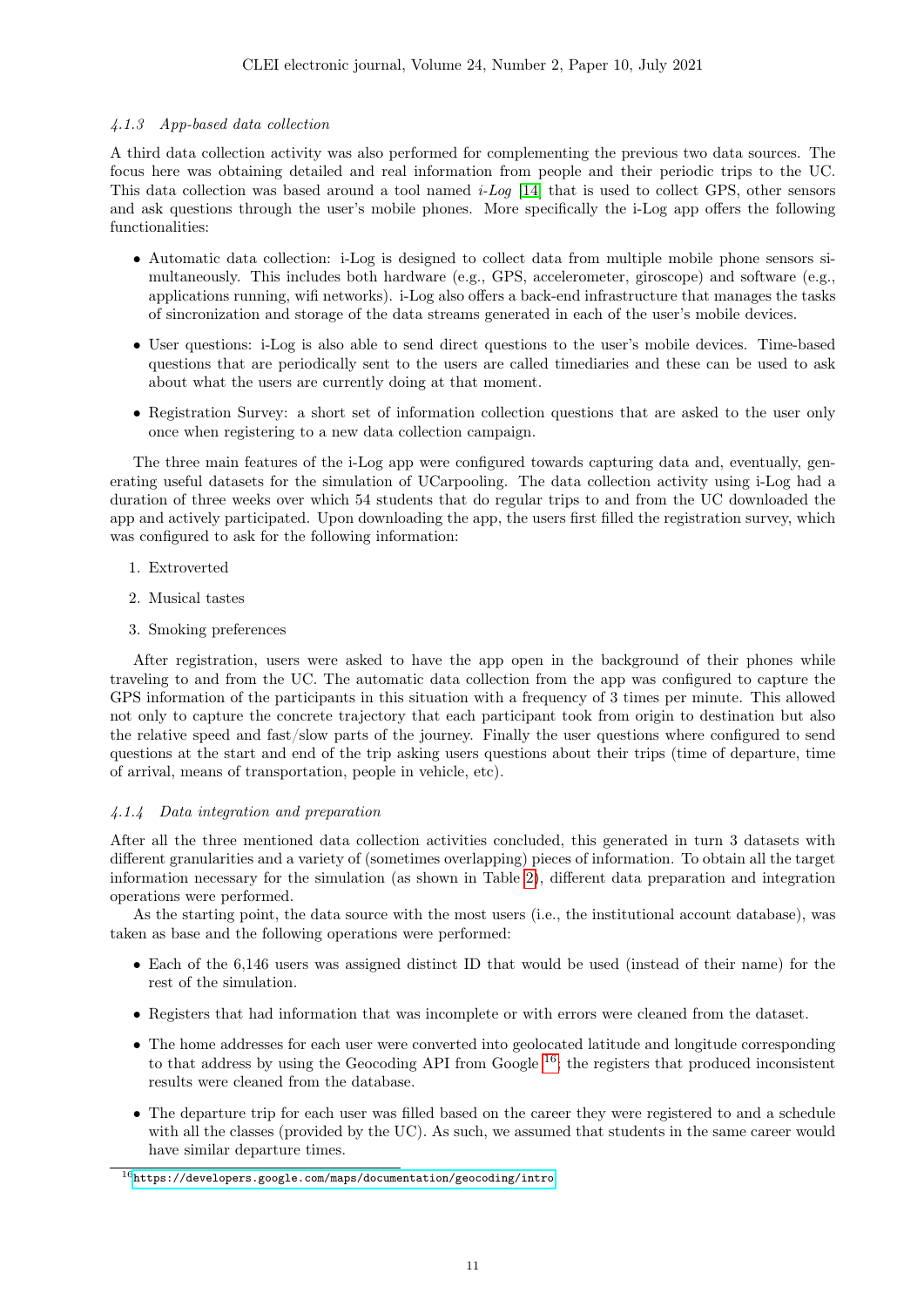After this process, we were left with 3928 users with most of the logistic related information in place (origin and time of the trip) and gender as the only personal trait in the dataset.

The next step was to merge this dataset with the one from the second datasource (i.e., the online survey) in order to enrich our dataset with information related to the personal traits of each of the users. Similarly to what was done before, an ID was generated for each of the users of this second dataset (matching names with the ones of the first dataset so persons with the same name get assigned the same ID). This allowed us to match IDs between the two datasets and append all of the personal trait information from the survey to our current dataset. However, as mentioned previously, the survey only covered about 10% of all the registered users so it was assumed that the rest of the student population had a similar distribution. This means that, supported by the high trust values of the survey, if 80% of the survey participants do not smoke then it would be a fair assumption to make that 80% of the registered students also do not smoke. Applying this procedure we are able to estimate all the data we need (trip origin, time of arrival, transport method, gender and smoking/extrovertedness/music preferences) for all of the student population in our combined dataset.

Finally, a similar procedure was applied for integrating the data from the third data source (app-based data collection). Given that this information contains actual real data of the paths and itinerary of the 54 participating studies, this dataset was used to inform the pathing simulation of all the formed carpools and be able to calculate with better accuracy the distances between drivers and passengers.

#### 4.2 Simulation

The main objective of the performed analysis is to quantify the carpools that are made thanks to the presence of the UCarpooling system. Since UCarpooling is a carpooling recommendation system, we also need to account for the behaviour of people when accepting/rejecting their travel partners. For this reason we will also simulate the acceptance/rejection rates between people consolidating a carpool trip.

In fact, the UCarpooling system is based around only notifying users about the possible poolers that they could travel with but leaving the actual choice of consenting the creation of a carpool to the users. As such the users have the final choice when sending an invitation to a pooler and that pooler in turn has the final decision of accepting or rejecting that invitation. It may happen that many times a given recommended carpool is not made because of coordination or negotiation related reasons [\[15\]](#page-16-5). So to account for these factors in our simulation we define the *consent probability* variable. This variable represents the existing probability that a person actually does a carpool with other person that was recommended in their matching list. Without this variable a key aspect of carpooling, the complex interactions and dealings between the different users of the system [\[15\]](#page-16-5), would not be accounted for in the simulation. Formula [2](#page-11-0) shows how the consent probability is obtained by taking into account the compatibility percentage between two persons and their general inclination towards carpooling.

<span id="page-11-0"></span>
$$
Cons. \; prob.(A, B) = comp. \; per.(A, B) * carp. \; incl.(A)
$$
\n
$$
(2)
$$

A simulation with values for the carpooling inclination (carp. incl.) informed from the results of the online survey that the UC students filled (as explained in subsection [4.1\)](#page-9-0). According to the different categories of transportation methods they use, the students were asked about their general inclination towards carpooling. Students that have their own vehicle responded positively towards the idea of carpooling in 90.75% of the cases; meanwhile, this number is 95.15% for students without personal vehicles. Finally, it is worth noting that we will take drivers as the starting point for the matching with passengers in the simulation of whether a carpool is actually agreed or not. As previously mentioned, the matcher operates on a symmetric function where the compatibility percent between two persons  $A$  and  $B$  is the same as the compatibility percent between B and A. Thus, the converse approach would also work (i.e., matching passengers to drivers) but it will not be further expanded in this work.

### 4.2.1 Simulated carpool generation

The activity diagram from Figure [4](#page-12-0) explains the simulation process and each of its steps.

The simulator obtains first the set of all the people with vehicles to then simulate their interactions with others to form carpools. By assuming a value for the consent probability given  $P_{conc}$  and a driver user  $U_v$ , the simulator obtains the formed carpools by execution the following steps:

1. Obtain a list of the matchings for  $U_v$ . This list will be ordered in a decreasing manner based on the compatibility percentage. This prioritizes the simulation of "negotiations" between those with the highest compatibility percentage.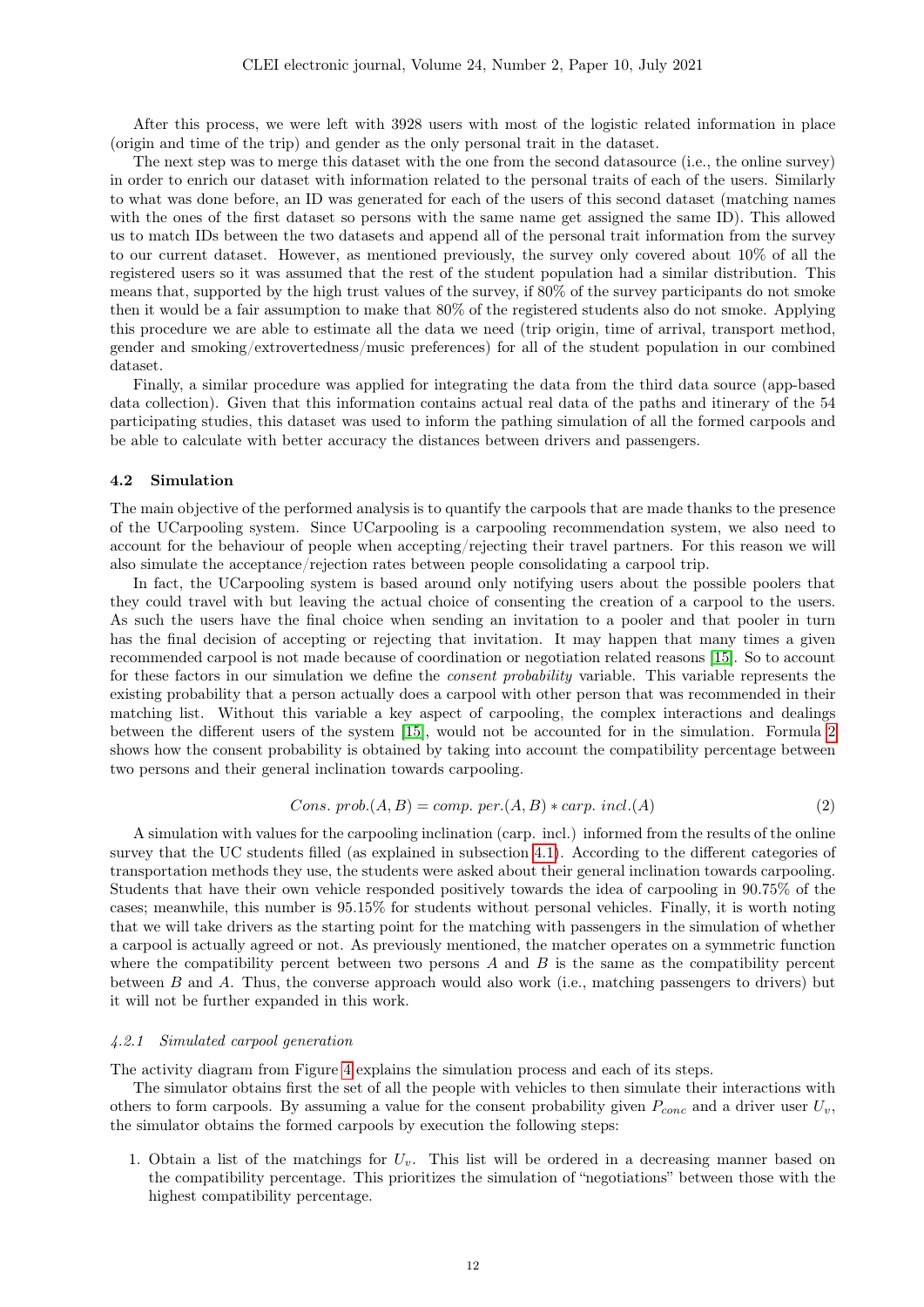

<span id="page-12-0"></span>Figure 4: Activity diagram for the simulator

- 2. If the carpool that  $U_v$  drives for is not full and it is compatible with the current passenger then the chances for a successful carpool formation through negotiations are rolled (i.e., similarly to how dice are rolled). Depending on this roll, the negotiation is considered successful or failed. This is done by considering:
	- (a) If there is free space in the carpool and if  $U_v$  is looking to be matched with passengers then Formula [2](#page-11-0) is executed to obtain the real probability that the carpool materializes. The result from Formula [2](#page-11-0) is then rolled to obtain the result of the negotiation between  $U<sub>v</sub>$  and its resulting match. If the roll fails, it means for the simulator that the negotiation failed and that the processes should continue with the next matched user.
	- (b) On the other hand, if the negotiation is successful then a seat in  $U_n$ 's car for that matched user is saved and its assumed that they have successfully became carpooling partners.

# 4.3 Threats to Validity

Considering Wohlin et al. [\[16\]](#page-16-6) threats to validity definitions, some aspects that may have attempted against the validity of this first evaluation and how they were mitigated, are discussed below.

• Internal validity: Several informed assumptions are made as part of this work to keep the simulation useful but also easy to manage and run. For example, the negotiations that occur between two users to form a carpool together are normally much more complex as different people may have different priorities when choosing a carpooling partner [\[15\]](#page-16-5). Some people have an altruistic motivation to help others but others have a monetary motivation to share expenses. However, in our simulation, this negotiation is modeled considering that people have the same predisposition to carpooling depending on their mode of transportation. In this study we have tried to approximate this value based on the results collected, but a certain difference with its real value is to be expected. It is left for future work to use a more sophisticated simulation such as the one proposed by Hussain et al., which is based on agents [\[15\]](#page-16-5).

Another assumption that we chose to make is that the home address data that we got from UC's DGI (as seen in section [4.1\)](#page-9-0) are the ones being used as the origin address for the pendular migration towards the university. Nevertheless, students may go to the university from work or from another places that are not necessarily their home address. However, we do not anticipate that these types of differences, when used in large data sets, will significantly impact the results.

Finally, the geolocation of home addresses to latitude and longitude based points are subject to the precision offered by the Google Geocoding API [17](#page-12-1). For example, some home addresses were encoded as the same point in the map (this is specially true for addresses that had the same street name but had different home number) according the Geocoding API. It was also the case that many addresses were

<span id="page-12-1"></span> $17$ <https://developers.google.com/maps/documentation/geocoding/>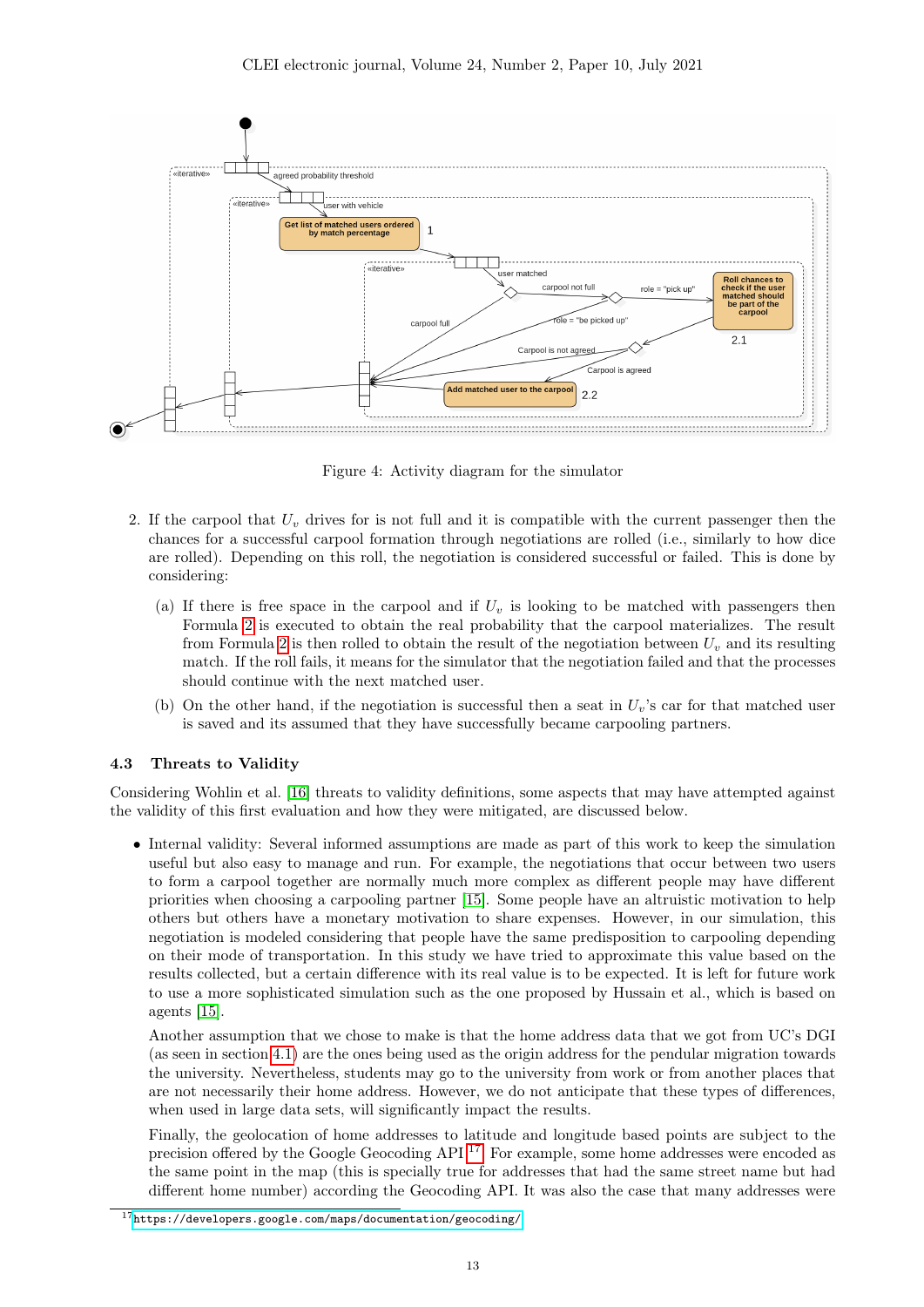| Scenarios                      | Variable          | Result              | Observation         |
|--------------------------------|-------------------|---------------------|---------------------|
| Scenario 1:                    | Vehicle volume    | $2,444$ vehicles    | $0\%$ reduction     |
| Carpooling willingness $0\%$   | Traveled distance | 17,957 kilometers   | $0\%$ reduction     |
| Scenario 2:                    | Vehicle volume    | $1,578$ vehicles    | $35.43\%$ reduction |
| Carpooling willingness 25%     | Traveled distance | $13,054$ kilometers | $27.3\%$ reduction  |
| Scenario 3:                    | Vehicle volume    | $1,356$ vehicles    | 44.52% reduction    |
| Carpooling willingness $50\%$  | Traveled distance | 11,507 kilometers   | $35.91\%$ reduction |
| Scenario 4:                    | Vehicle volume    | $1,251$ vehicles    | $48.81\%$ reduction |
| Carpooling willingness $75\%$  | Traveled distance | 10,733 kilometers   | $40.23\%$ reduction |
| Scenario 5:                    | Vehicle volume    | $1,169$ vehicles    | 52.17% reduction    |
| Carpooling willingness $100\%$ | Traveled distance | 10,102 kilometers   | 43.74% reduction    |

<span id="page-13-0"></span>Table 4: Simulation result table with varying carpooling willingness scenarios

not in the intersection format between 2 streets, but simply the name of the street. This was mitigated with the data collected through the i-Log app (since this app captured the actual exact trajectory that the user took from home to the university) but this information was not available for all users. In general this issue introduces only a moderate level of inaccuracy to the simulation because the general distances to cover remain more or less unaffected regardless.

• External validity: Considering that: 1) the DGI provided anonymous data from all 6,146 students registered at the UC and that attend classes at the target campus (Santa Librada); 2) the survey was answered by 648 students belonging to the our target campus, which represents about the 10.54% of the 6,146 registered students; and 3) a third data collection activity was also performed for collecting pathing and trip-related data from willing student participants; we believe that we have work with enough number of participants and data in order to validate this experience.

In general this work assumes that no significant issues that radically change the end result of the simulation have been introduced with these assumptions.

## 4.4 Result Analysis

By running the simulation results corresponding to the presence and use of the UCarpooling system have been obtained. Data for a second scenario was also produced, namely one where no UCarpooling system exists and no carpools were formed. For each of the scenarios the following were produced:

- Number of vehicles that reached the UC campus
- Total distance traveled by the vehicles that reached the UC campus

To better think about the application of the UCarpooling system in a variety of different situations, we introduce here the variable *carpooling willingness*. This variable captures the general willingness of the population towards carpooling and in a realistic scenario would be determined by the overall incentives and motivations that the target population has for participating in carpools. Table [4](#page-13-0) shows in more detail the results for some proposed scenarios.

Scenario 1 from Table [4](#page-13-0) represents a situation where the population is not willing to participate in carpools no matter how good is the resulting matching that the system provides (and as such, it is equivalent to the case where no system is deployed). Conversely, Scenario 5 shows a situation where the users accept all proposed carpools. According to our previously reported survey report, we have gauged this willingness to be around 95% for students of the UC. Nevertheless, even when this willingness is minimal (25% as seen in Scenario 2), considerable savings can be obtained in both the number of vehicles and travel distance.

By analyzing the presented results, it may be noted that the use of UCarpooling system causes a significant impact in the reduction of vehicles and in the combined distance these travel. In particular, a reduction close to halving these values may be noted for both indicators. Within this context, specially for institutions with a high volume of vehicles like the UC, this impact would translate in a significant reduction of the traffic around that area during peak hours. Besides of the saved time and money, it would also have a positive impact in the environment thanks to the reduction of CO2 emissions from vehicles. Although the gains may look relatively modest on the short term, the benefits of the continuous use of the UCarpooling system would accumulate into significant gains for the students throughout the semester and year.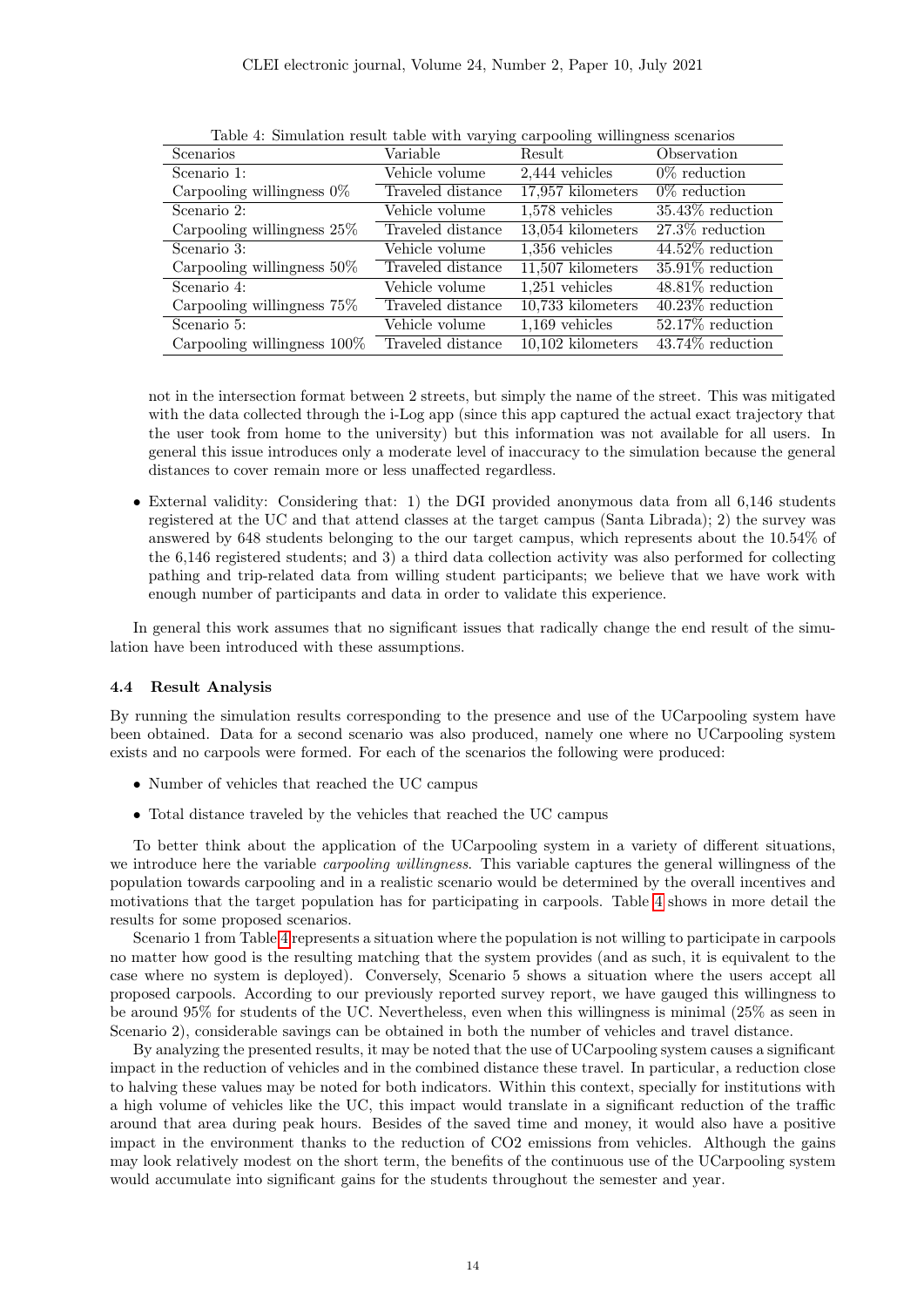## <span id="page-14-0"></span>5 Discussion and future work

In this work we introduced UCarpooling, a system for matching of people going regularly to the same institution/organization. Restricting this matching to people with the same routine and the same destination boosts the security and trust between users because a higher level of affinity normally exists between colleagues attending the same institution as opposed to strangers. UCarpooling obtains the level of compatibility that exists between two persons by using logistical data (origin, destination, transportation method). Furthermore, as a social component is very important for carpooling, UCarpooling also uses the personal traits of their participants (gender, musical tastes, extrovertedness, smoking preferences) to propose more compatible matchings.

The feasibility of proposed approach and its potential impact has been validated by the implementation of the back-end of the system and the simulation of its use and adoption by using several collected data sources provided by the university and its students. With the positive impact of the system verified, the next steps ahead are related mainly towards its implementation and adoption. This requires:

- A user study to better define which are the main factors that influence the matching for a carpool (e.g., relevance of political/sport affiliations, friends in common).
- Client application (web and/or mobile) implementation that will use the developed back-end for the implementation of a carpooling system for the end-user.
- Extend the use and adoption of the apps for its use in multiple institutions and zones of high traffic volume. This may lead to a more generalized city-wide impact and would also help to obtain more information to improve the algorithms and clients.

As such and given the results presented and analyzed in section [4,](#page-8-0) it is possible to conclude that the simulation points towards a positive result in the set objectives of reducing traffic and environmental impact. Furthermore, as special care to minimize and control the factors that would make this simulation different from a real application, it is possible conclude with good confidence that the real application/adoption of the UCarpooling system would also be positive with regards to the identified objectives. This is specially true in a city like Asunción where currently no similar system is available. As such, its possible to claim that if institutions (specially in those with a high volume of pendulum migrations) adopt UCarpooling this would produce a significant change in the traffic conditions in the city.

The development of the back-end and the simulation to validate its use, justify the continuation of the development of the UCarpooling system architecture (shown in Figure [1\)](#page-4-0). The next big step forward would be the development of a client or clients to interact with the back-end. This work has already setup the framework for that step by defining some of the requirements that those clients would need to consider (e.g., always giving the choice to accept/reject to the users, keeping incentives and remunerations outside of the system, the involved information and data sources). One of such clients has already been designed by a group of students and its currently in prototyping stages.

Another interesting insight emerging from this work is that the diversity existing between riders and drivers is a key aspect that involves the matching and formation of carpools. In this sense, besides the saving of resources, future studies may focus on measuring and managing the diversity in order to lead to more comfortable/enjoyable rides and even potential friendships and collaborations that endure after the ride's end.

Future surveys could focus in identifying the key personal traits or diversity aspects that the system needs to model and account for the creation of successful carpools and could also be used to obtain feedback on current configurations and incentives schemes applied for the system.

Beyond the personal diversity in a given population, the diversity existing across different groups of persons and cultures is also an interesting future research path. Applying the UCarpooling system in different groups of people (i.e., different types of institutions, different countries and different cultures) would reveal a great variety of diverse configurations for the system; where some particular details become more or less important depending of the place where it was applied. And, in turn, by analyzing common and divergent patterns between those it would be possible to draw more general conclusions for the further improvement of the system and the achievement of its goals of reducing the costs and negative consequences of pendular migration.

Future work could also expand the data analysis carried out in this study. Improvements are certainly possible for collecting, preparing, combining and ultimately using data for simulating the adoption of the back-end. This would be further enhanced by the arrival of the datasets generated from the actual use of the system on a real population. Many of the tools that were used for the simulation, like surveys or the i-Log application would be key during this process to aid in quick identification of the most suitable configurations for the system and thus maximize the chance for a continued and successful operation.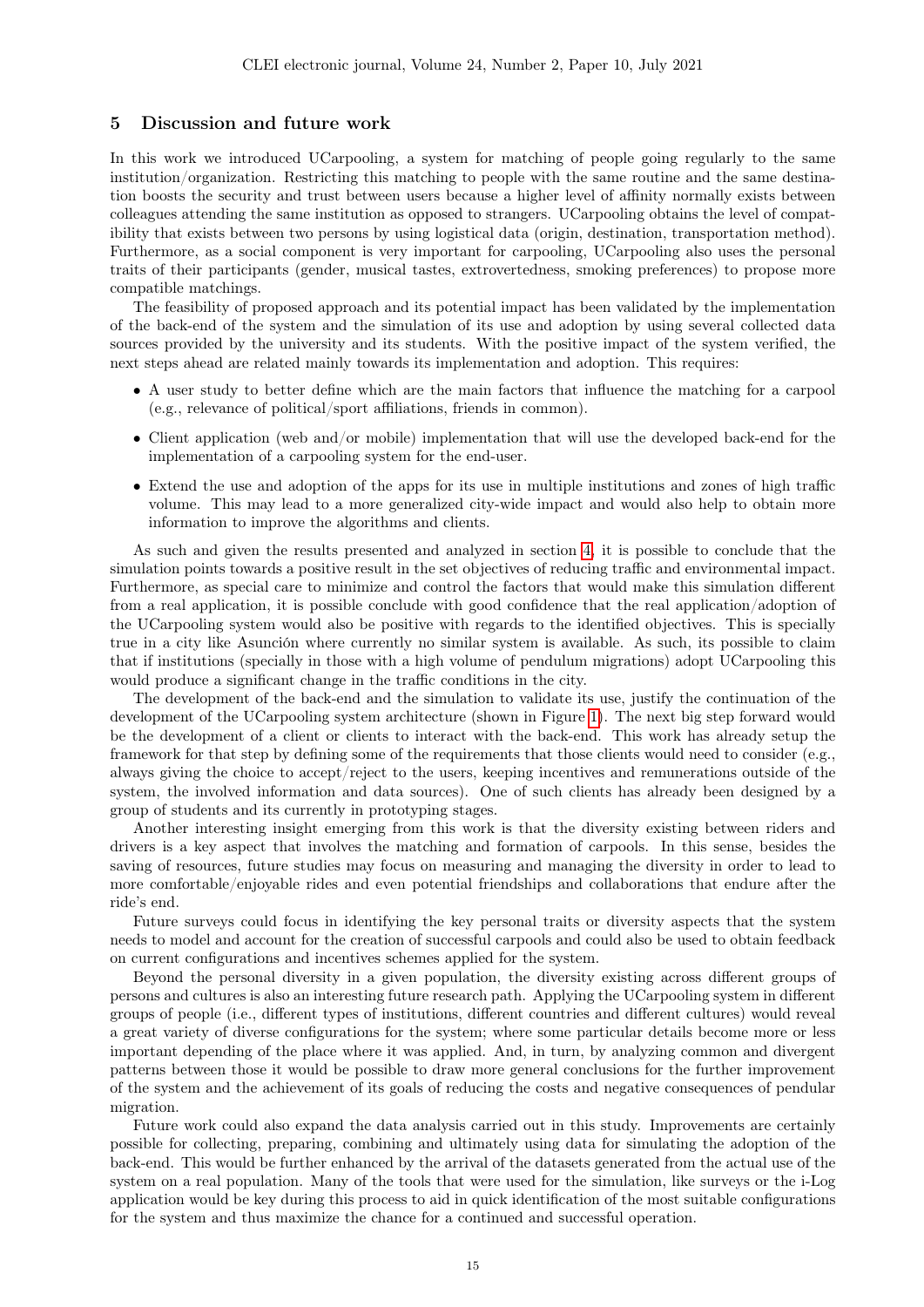Another option would be to integrate i-Log to generate highly granular trip data about each carpool and allow to further optimization of the itinerary/trips and other social aspects that are characteristic of carpools.

Finally, a work in progress is related to the validation of the matching algorithm with experiences that are being planned in other closed communities, located in another city (Villarrica). With this experience, we seek to identify strengths and weaknesses of the current proposal. The development of the front-end is also being carried out, as well as an experience to analyze the User Experience (UX) of the UCArpooling app based on pilot tests with university students.

# Acknowledgment

This work was co-financed by CONACYT (Consejo Nacional de Ciencia y Tecnología) with resources from the FEEI, within the framework of the project "SmartTraffic: sistemas colectivos adaptativos para una ciudad inteligente" (PINV15-166). Furthermore, this work has also received support from the Horizon 2020 FET Proactive project "WeNet - The Internet of us", agreement n<sup>o</sup> 823783.

# References

- <span id="page-15-0"></span>[1] P. Fauvety, M. Fatecha, A. Lugo, J. Olivera, N. Aquino, R. Chenú-Abente, J. Paniagua, and J. Saldívar, "Percepción ciudadana acerca de los problemas de movilidad de Asunción," Universidad Católica "Nuestra Señora de la Asunción", Tech. Rep., June 2018, [https://drive.google.com/file/d/1le\\_](https://drive.google.com/file/d/1le_-Tt-N-RaizqCKOR3m6LyOPfDdLc0v/view) [-Tt-N-RaizqCKOR3m6LyOPfDdLc0v/view.](https://drive.google.com/file/d/1le_-Tt-N-RaizqCKOR3m6LyOPfDdLc0v/view)
- <span id="page-15-1"></span>[2] B. P. Bruck, V. Incerti, M. Iori, and M. Vignoli, "Minimizing  $CO_2$  emissions in a practical daily carpooling problem," Comput. Oper. Res., vol. 81, pp. 40-50, 2017. [Online]. Available: <https://doi.org/10.1016/j.cor.2016.12.003>
- <span id="page-15-2"></span>[3] A. Lugo, N. Aquino, M. González, L. Cernuzzi, and R. Chenu-Abente, "UCarpooling: Decongesting Traffic through Carpooling using Automatic Pairings," in XLVI Latin American Computing Conference, CLEI 2020, Loja, Ecuador, October 19-23, 2020. IEEE, 2020, pp. 358–366. [Online]. Available: <https://doi.org/10.1109/CLEI52000.2020.00048>
- <span id="page-15-4"></span>[4] F. Hsieh, "Car Pooling Based on Trajectories of Drivers and Requirements of Passengers," in 31st IEEE International Conference on Advanced Information Networking and Applications, AINA 2017, Taipei, Taiwan, March 27-29, 2017, L. Barolli, M. Takizawa, T. Enokido, H. Hsu, and C. Lin, Eds. IEEE Computer Society, 2017, pp. 972–978. [Online]. Available:<https://doi.org/10.1109/AINA.2017.41>
- <span id="page-15-3"></span>[5] H.-S. J. Tsao and M. Eirinaki, "A human-centered credit-banking system for convenient, fair and secure carpooling among members of an association," Procedia Manufacturing, vol. 3, pp. 3599 – 3606, 2015, 6th International Conference on Applied Human Factors and Ergonomics (AHFE 2015) and the Affiliated Conferences, AHFE 2015. [Online]. Available: <http://www.sciencedirect.com/science/article/pii/S2351978915007301>
- <span id="page-15-5"></span>[6] C. Huang, D. Zhang, Y.-W. Si, and S. C. H. Leung, "Tabu search for the real-world carpooling problem," Journal of Combinatorial Optimization, vol. 32, no. 2, pp. 492-512, Aug 2016. [Online]. Available:<https://doi.org/10.1007/s10878-016-0015-y>
- <span id="page-15-6"></span>[7] Z. Hong, Y. Chen, H. S. Mahmassani, and S. Xu, "Commuter ride-sharing using topology-based vehicle trajectory clustering: Methodology, application and impact evaluation," Transportation Research Part C: Emerging Technologies, vol. 85, pp. 573 – 590, 2017. [Online]. Available: <http://www.sciencedirect.com/science/article/pii/S0968090X17302930>
- <span id="page-15-7"></span>[8] R. Li, Z. Liu, and R. Zhang, "Studying the benefits of carpooling in an urban area using automatic vehicle identification data," Transportation Research Part C: Emerging Technologies, vol. 93, pp. 367 – 380, 2018. [Online]. Available:<http://www.sciencedirect.com/science/article/pii/S0968090X18308787>
- <span id="page-15-8"></span>[9] C. Giglio and R. Palmieri, "An ICT solution for shared mobility in universities," in Proceedings of the Second International Afro-European Conference for Industrial Advancement, AECIA 2015, Villejuif (Paris-sud), France, 9-11 September 2015, ser. Advances in Intelligent Systems and Computing, A. Abraham, K. Wegrzyn-Wolska, A. E. Hassanien, V. Snásel, and A. M. Alimi, Eds., vol. 427. Springer, 2015, pp. 205–215. [Online]. Available: [https://doi.org/10.1007/978-3-319-29504-6\\_21](https://doi.org/10.1007/978-3-319-29504-6_21)